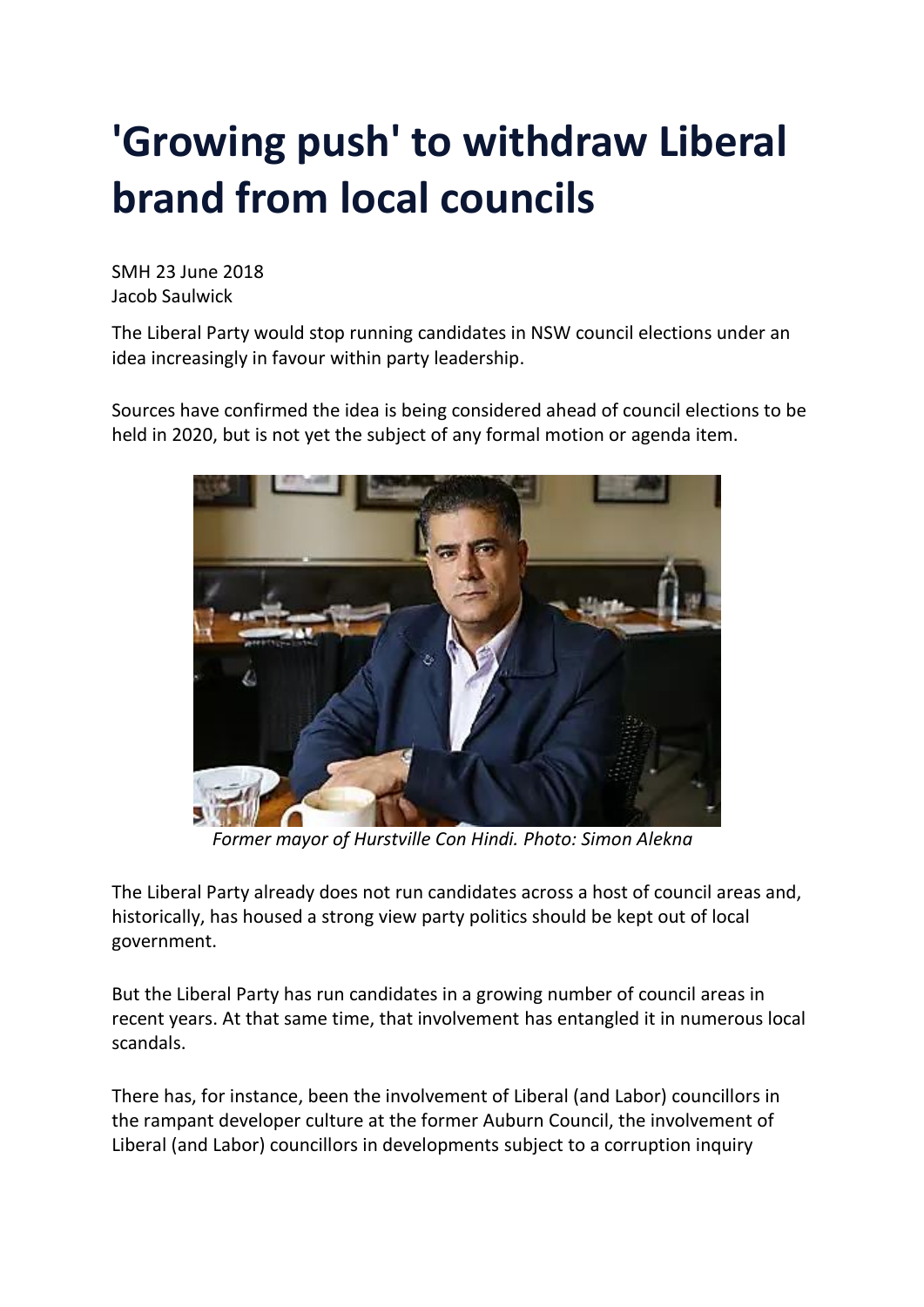relating to the former Canterbury Council, as well as the travails of former Hurstville mayor Con Hindi.

On Tuesday, the lead image on television news bulletins was not of Treasurer Dominic Perrottet's second state budget, but of a brawl outside an [Arncliffe](https://www.smh.com.au/link/follow-20170101-p4zm9i) cafe ahead of a Bayside Council Liberal local [government](https://www.smh.com.au/link/follow-20170101-p4zm9i) committee meeting.



*The brawl erupted outside a cafe in Arncliffe. Photo: Channel 7*

Momentum for withdrawing the party from formal involvement in local politics has been building for the past couple of years. The idea enjoys the support of leaders in the party's hard right faction, as well as the dominant moderate grouping.

"The days of party politics in local government are numbered," said one source.

Another said: "People are saying we've got to re-evaluate it, because we are hitting hurdle after hurdle with our local government people.

"It's not a formal agenda item, but there is a growing push."

The idea would face strong internal resistance. "The argument that we shouldn't have councillors is all about self-interest," said one source opposed to the idea. This source said withdrawing from local government would mean abandoning west and south-west Sydney to Labor and the Greens.

Endorsing candidates in council elections is useful in political organisation and training, as well as encouraging party involvement in branches. Withdrawing Liberal endorsement would also hurt the ability of some to compete against Labor and Liberal candidates.